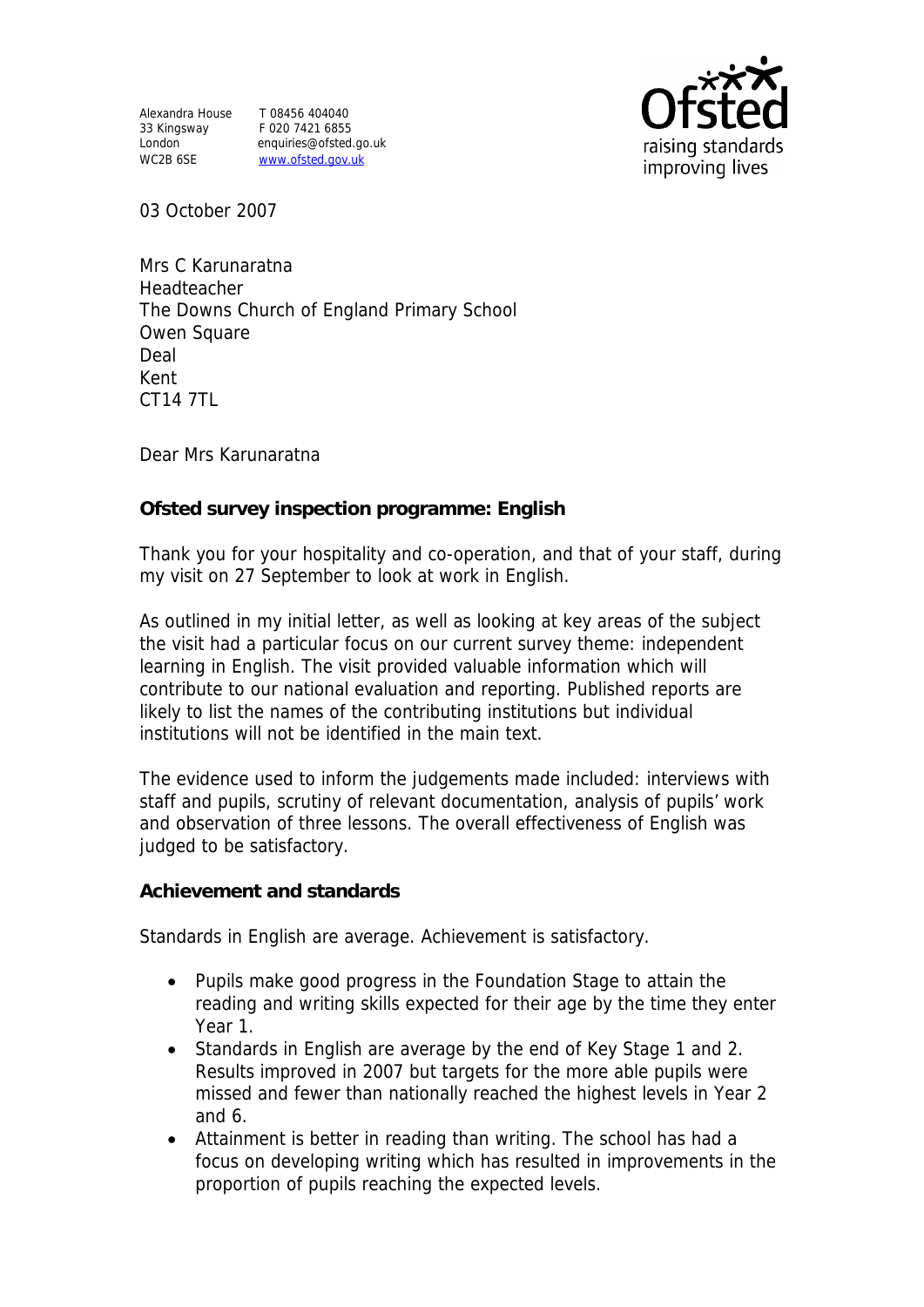Contextual vale added data and the school's tracking information shows that the progress pupils make in English has improved and is satisfactory.

**Quality of teaching and learning of English**

The quality of teaching and learning in English is good.

- Teaching has improved as a result of recent changes so lessons seen and work in books indicates that pupils are now making better progress.
- Lessons are carefully planned and well structured with a good range of varied tasks to actively engage pupils. As a result, they have good attitudes to learning, behave well and enjoy English.
- Typically, the pace of lessons is brisk and pupils have good opportunities to work in a variety of different groupings to develop and explain their ideas, although these are not always fully developed in whole class activities to sufficiently challenge the more able.
- Expectations are clear because learning objectives are shared at the start of lessons and pupils have targets for improvement in English which are reviewed regularly.
- A colour coded system, understood by pupils, is used to mark work and identifies what pupils have done well and what can be improved. Pupils enjoy responding to developmental comments in their books.

## **Quality of curriculum**

The quality of the curriculum in English is good.

- All aspects of English are covered well and there are good opportunities for speaking and listening and extended writing, although pupils say they would like more poetry.
- The library is an attractive, well used learning resource which is enjoyed by pupils. A good range of books, including talking books, is easily accessible.
- Information and communication technology (ICT) makes a significant contribution to the enrichment of English. There is an online school newspaper, pupils use creative writing skills to prepare story boards for animations and the popular Downs FM radio involves pupils in interviewing a range of people.
- Homework is set regularly and useful information is provided to support pupils and parents.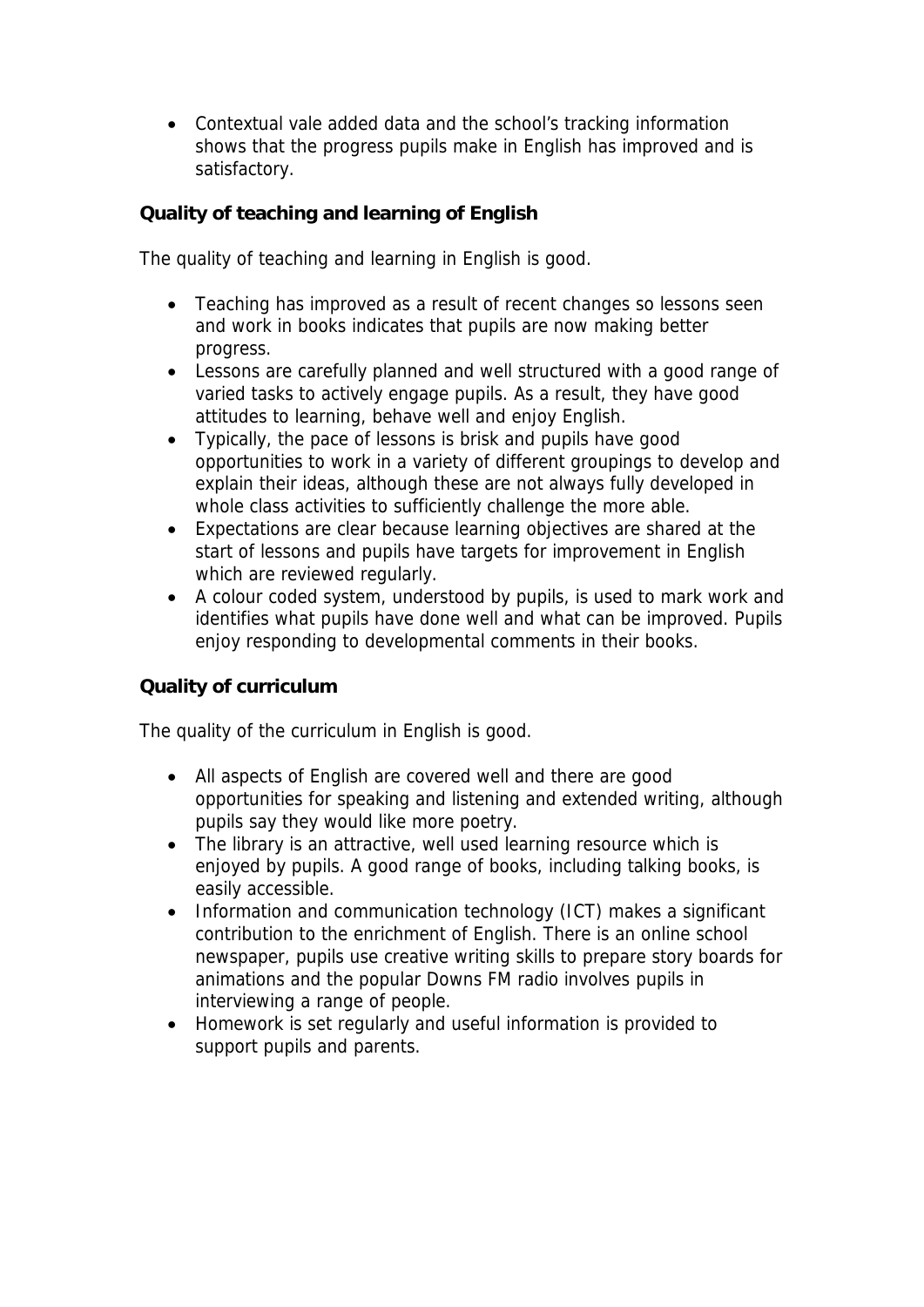## **Leadership and management of English**

Leadership and management in English are satisfactory.

- Senior leaders analyse performance data and track the progress pupils make so self evaluation accurately identifies the key strengths and areas for development in English.
- Monitoring by the English subject leaders, including lesson observations, is in place but evaluations lack a sharp focus on the impact of actions on the outcomes for pupils.
- The English development plan identifies appropriate actions for improvement within a clear time scale although success criteria lack specific, measurable outcomes.
- Staff meetings led by subject leaders have effectively developed whole school subject knowledge in English.

**Independent learning in English**

Provision for independent learning in English is good.

- Pupils enjoy choosing and reading their own books which are carefully organised to offer a wide variety of choice and genre.
- There is a good balance of independent and quided reading and writing and pupils confidently use a dictionary and thesaurus when appropriate.
- Older pupils enjoy helping younger pupils to read which contributes to their confidence and enjoyment of reading.
- Pupils are given good opportunities to develop their research and personal organisation skills through homework and ICT.
- There are good opportunities to develop independence in speaking and listening, reading and writing in the Foundation Stage through role play and carefully planned activities.

## **Inclusion**

Inclusion in English is satisfactory.

- Provision meets the needs of most learners although more able pupils are not sufficiently challenged to make good progress.
- Pupils with learning difficulties and disabilities make good progress because their needs are identified early and interventions are timely.
- The library provides a good range of books, including talking books, to meet the needs of all learners
- Teaching assistants work effectively to support pupils in lessons although their involvement during whole class activities is not fully developed.